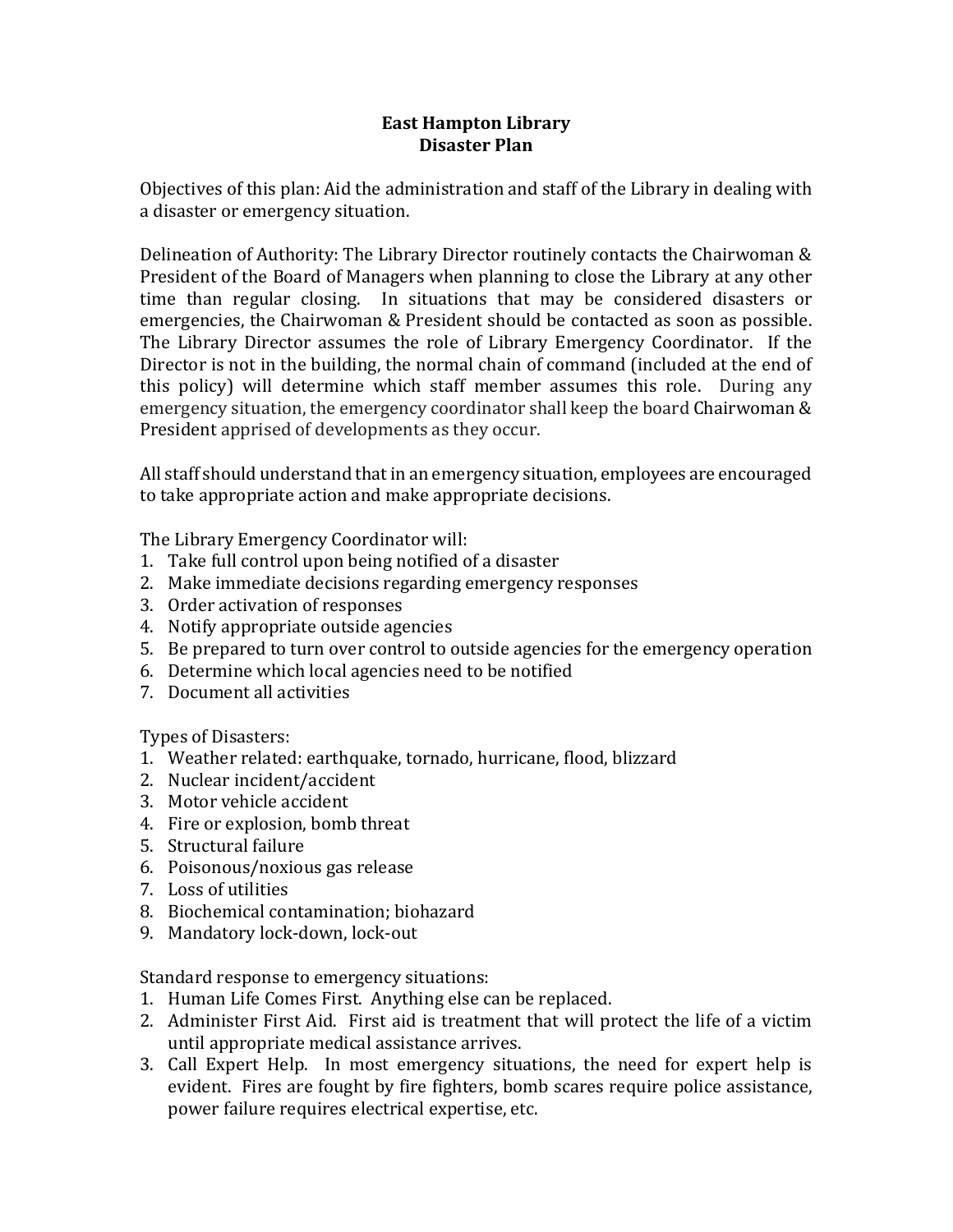4. Follow Instructions. Once expert help has been contacted, follow their emergency procedures. In cases involving emergency government agencies, i.e., police, fire, etc., these experts are "in charge of the emergency operation."

Library Options:

- 1. Delayed opening
- 2. Early closing
- 3. Complete closing, hour by hour or day by day basis
- 4. Evacuation
- 5. Quarantine

School Overflows: From time to time, the school has had emergency situations (formal or informal) where students leave school grounds and seek the Library as safe haven. When necessary, call the School or 911 for assistance.

Floods

- 1. Identify source of flood. If it can be stopped, do so.
- 2. Contact appropriate vendors for assistance (plumber, restoration specialists, etc.)
- 3. Wet materials should be taken to a dry area. Air dry materials by setting them up, turning them every 30 minutes.
- 4. Let books dry by themselves. Don't squeeze books, etc.
- 5. Plastic sheeting/tarps are stored in the basement. Use as necessary.
- 6. Be sure to dry shelves, before returning materials.
- 7. Open doors, set up fans, increase air conditioning to temperature below 70 and help decrease humidity.
- 8. Take steps to prevent mold.
- 9. Materials that are not salvageable should be prepared for discard.

Water shut off valves: *{located in the mechanical rooms under Circulation, under the Young Teen Room and in the outside shed near the garbage shed}*

Gas valves: *{red valves located above each of the 5 furnaces}*

Basic supplies held: Drop cloths (storage room), flashlights (throughout offices), rubber gloves, plastic bags, mops and buckets, face masks (custodian's closet), plastic crates/milk crates (storage room & amazon room).

Hardware: Wet/Dry Shop vacuum, Regular vacuums (custodian's closet), fire extinguishers (throughout library)

Actions that may be taken with advance notice: Lift all bottom shelf books to higher shelves, tape across vulnerable windows to prevent shattering, lift computers off floor, shut down LAN, back up computers, power down all PC's, printers, etc., cancel affected programs/meeting room reservations, email and group text to staff.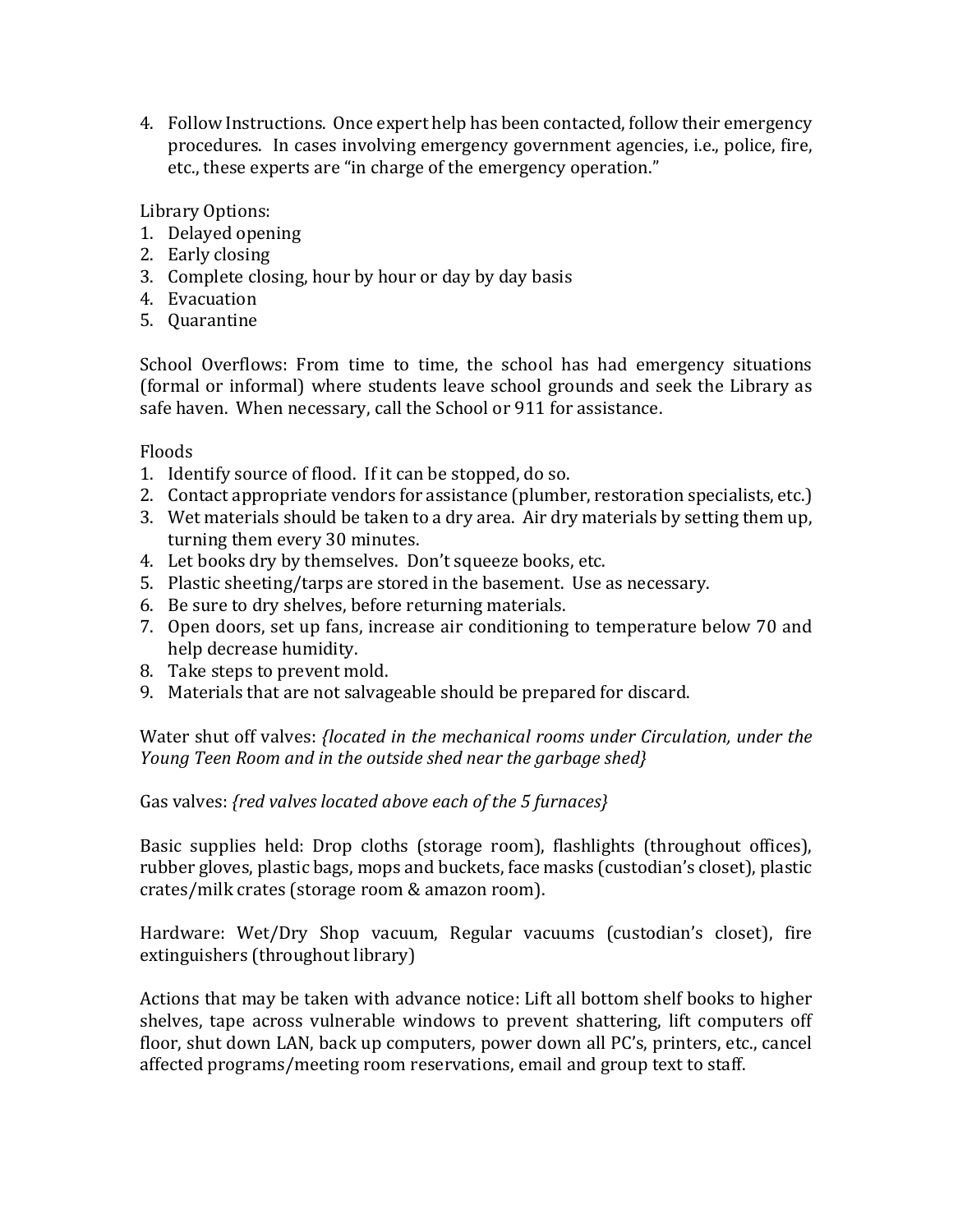Fire Alarms

Fire Policy remains the standard. If the fire alarm sounds, get everyone out. Everything can be replaced. People are the priority.

Alarm monitoring: Suffolk County Fire Rescue monitors our fire and theft systems. They may refer an alarm to the police or fire department.

Fire Alarm switch (in Room 8 below the Directors Office):

To reset fire alarm switch:

- 1. Press ACK to acknowledge the alarms
- 2. Write down or take photos of each alarm code/reason
- 3. Press System Reset and wait for the system to restart with no alarms

Training:

All staff in the Chain of Command will undergo the following training.

- 1. Annual tour of the building with an emphasis on disaster issues given by the Director.
- 2. Annual written acknowledgement that the staff have reviewed and understand this Disaster Policy.
- 3. Periodic testing (by the Director) of how to respond in specific disasters.

Approved by the Board of Trustees, {date}